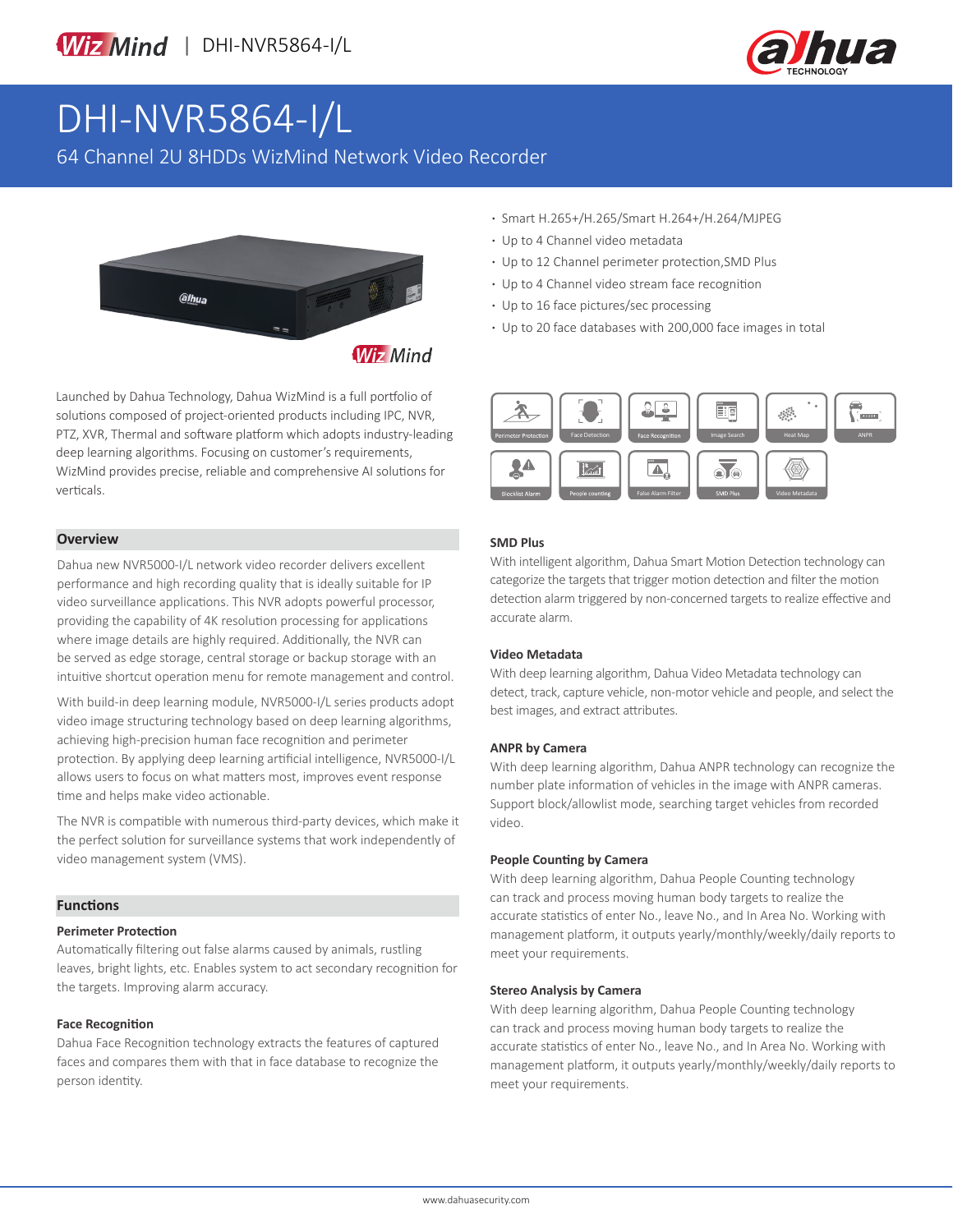# Wiz Mind | DHI-NVR5864-I/L

### **Technical Specification**

| System                     |                                                                                                                                                                  |  |  |  |
|----------------------------|------------------------------------------------------------------------------------------------------------------------------------------------------------------|--|--|--|
| Main Processor             | Multi-core embedded processor                                                                                                                                    |  |  |  |
| Operating System           | <b>Embedded LINUX</b>                                                                                                                                            |  |  |  |
| Perimeter Protection       |                                                                                                                                                                  |  |  |  |
| Performance                | 12 channel, 10 IVS rules for each channel                                                                                                                        |  |  |  |
| Object classification      | Human/Vehicle secondary recognition for tripwire and<br>intrusion                                                                                                |  |  |  |
| AI Search                  | Search by target classification (Human, Vehicle)                                                                                                                 |  |  |  |
| Face Recognition           |                                                                                                                                                                  |  |  |  |
| Performance                | Max 16 face pictures/sec processing (modeling and<br>comparing)                                                                                                  |  |  |  |
|                            | 4 channel video stream face recognition/16 channel<br>picture stream face recognition (with FD camera)                                                           |  |  |  |
| Stranger Mode              | Detect strangers' faces (not in device's face database).<br>Similarity threshold can be set manually.                                                            |  |  |  |
| AI Search                  | Up to 8 target face images search at same time, similarity<br>threshold can be set for each target face image.                                                   |  |  |  |
| Database Management        | Up to 20 face databases with 200,000 face images in<br>total. Name, gender, birthday, nationality, address, ID<br>information can be added to each face picture. |  |  |  |
| Database Application       | Each database can be applied to video channels<br>independently.                                                                                                 |  |  |  |
| <b>Trigger Events</b>      | Buzzer, Voice Prompts, Email, Snapshot, Recording,<br>Alarm Out, PTZ Activation, etc.                                                                            |  |  |  |
| Metadata                   |                                                                                                                                                                  |  |  |  |
| Face                       | Gender, age, glasses, beard, mouth mask, expression.                                                                                                             |  |  |  |
| Vehicle                    | Plate No., type, color, vehicle type, logo, plate color,<br>ornament, calling, seatbelt, region.                                                                 |  |  |  |
| Human Body                 | Top, top color, bottom, bottom color, hat, bag, gender,<br>age, umbrella.                                                                                        |  |  |  |
| Non-motor Vehicle          | Type, color, number of passengers, helmet.                                                                                                                       |  |  |  |
| AI Search                  | Support search target video by metadata.                                                                                                                         |  |  |  |
| Audio and Video            |                                                                                                                                                                  |  |  |  |
| IP Camera Input            | 64 Channel                                                                                                                                                       |  |  |  |
| Two-way Talk               | 1 Channel Input, 1 Channel Output, RCA                                                                                                                           |  |  |  |
| Display                    |                                                                                                                                                                  |  |  |  |
| Interface                  | 2 HDMI, 1 VGA                                                                                                                                                    |  |  |  |
| Resolution                 | HDMI1/VGA: 1920 × 1080, 1280 × 1024, 1280 × 720                                                                                                                  |  |  |  |
|                            | HDMI2: 3840 × 2160, 1920 × 1080, 1280 × 1024, 1280<br>$\times 720$                                                                                               |  |  |  |
| <b>Decoding Capability</b> | 4-ch@8MP (30fps), 16-ch@1080P (30fps)                                                                                                                            |  |  |  |
| Multi-screen Display       | 1st Screen: 1/4/8/9/16/25/36<br>2nd Screen: 1/4/8/9/16                                                                                                           |  |  |  |
| Recording                  |                                                                                                                                                                  |  |  |  |
| Bandwidth                  | 320 Mbps (160 Mbps when AI function enabled)                                                                                                                     |  |  |  |
| Compression                | Smart H.265+/H.265/Smart H.264+/H.264/MJPEG                                                                                                                      |  |  |  |

| Resolution                  | 24MP, 16MP, 12MP, 8MP, 6MP, 5MP, 4MP, 3MP, 1080P,                                                                                                                                         |  |  |  |
|-----------------------------|-------------------------------------------------------------------------------------------------------------------------------------------------------------------------------------------|--|--|--|
| Record Mode                 | 1.3MP, 720P, D1 etc.<br>Manual, Schedule (Continuous, MD (Motion Detection),                                                                                                              |  |  |  |
| Record Interval             | Alarm, IVS)<br>1-120 min (default: 60 min), Pre-record: 1-30 sec, Post-                                                                                                                   |  |  |  |
|                             | record: 10-300 sec                                                                                                                                                                        |  |  |  |
| Raid Support                | Raid0, Raid1, Raid5, Raid10                                                                                                                                                               |  |  |  |
| Video Detection and Alarm   |                                                                                                                                                                                           |  |  |  |
| <b>Trigger Events</b>       | Alarm Out, Video Push, Email, Recording, PTZ, Tour,<br>Snapshot, Voice Prompt, Buzzer and Screen Tips                                                                                     |  |  |  |
| <b>Video Detection</b>      | Motion Detection, MD Zones: 396 (22 × 18), Video Loss,<br>Tampering and Scene Change                                                                                                      |  |  |  |
| Alarm input                 | 16 Channel                                                                                                                                                                                |  |  |  |
| Relay Output                | 6 Channel                                                                                                                                                                                 |  |  |  |
| Playback and Backup         |                                                                                                                                                                                           |  |  |  |
| Sync Playback               | 1/4/9/16                                                                                                                                                                                  |  |  |  |
| Search Mode                 | Time/Date, Alarm, MD and Exact Search (accurate to<br>second)                                                                                                                             |  |  |  |
| Backup Mode                 | <b>USB Device/Network</b>                                                                                                                                                                 |  |  |  |
| Third-party Support         |                                                                                                                                                                                           |  |  |  |
| Third-party Support         | Panasonic, Sony, Samsung, Axis, Pelco, Arecont, Onvif,<br>Canon and more                                                                                                                  |  |  |  |
| Network                     |                                                                                                                                                                                           |  |  |  |
| Interface                   | 2 RJ-45 Ports (10/100/1000 Mbps)                                                                                                                                                          |  |  |  |
| PoE                         | N/A                                                                                                                                                                                       |  |  |  |
| Network Protocol            | HTTP, HTTPS, TCP/IP, IPv4/IPv6, UPnP, SNMP, RTSP, UDP,<br>SMTP, NTP, DHCP, DNS, IP Filter, PPPoE, DDNS, FTP, Alarm<br>Server, IP Search (Support Dahua IP camera, DVR, NVS,<br>etc.), P2P |  |  |  |
| Max. User Access            | 128 users                                                                                                                                                                                 |  |  |  |
| Mobile App                  | iPhone, iPad, Android                                                                                                                                                                     |  |  |  |
| Interoperability            | ONVIF 2.4, SDK, CGI                                                                                                                                                                       |  |  |  |
| Storage                     |                                                                                                                                                                                           |  |  |  |
| <b>Internal HDD</b>         | 8 SATA III ports, up to 10 TB for a single HDD. The<br>maximum HDD capacity varies with environment<br>temperature                                                                        |  |  |  |
| eSATA                       | 1 eSATA                                                                                                                                                                                   |  |  |  |
| Auxiliary Interface         |                                                                                                                                                                                           |  |  |  |
| <b>USB</b>                  | 4 USB Ports (2 Rear USB 3.0, 2 Front USB 2.0)                                                                                                                                             |  |  |  |
| <b>RS232</b>                | 1 Port, for PC Communication and Keyboard                                                                                                                                                 |  |  |  |
| <b>RS485</b>                | 1 Port, for PTZ Control                                                                                                                                                                   |  |  |  |
| Electrical                  |                                                                                                                                                                                           |  |  |  |
| Power Supply                | Single, AC100V-240V, 50-60 Hz                                                                                                                                                             |  |  |  |
| Power Consumption           | NVR: <16.1W (Without HDD)                                                                                                                                                                 |  |  |  |
| Fan                         | Smart fan, automatically adjust running speed                                                                                                                                             |  |  |  |
| Environmental               |                                                                                                                                                                                           |  |  |  |
| <b>Operating Conditions</b> | -10°C to +55°C (+14°F to +131°F), 86-106kpa                                                                                                                                               |  |  |  |